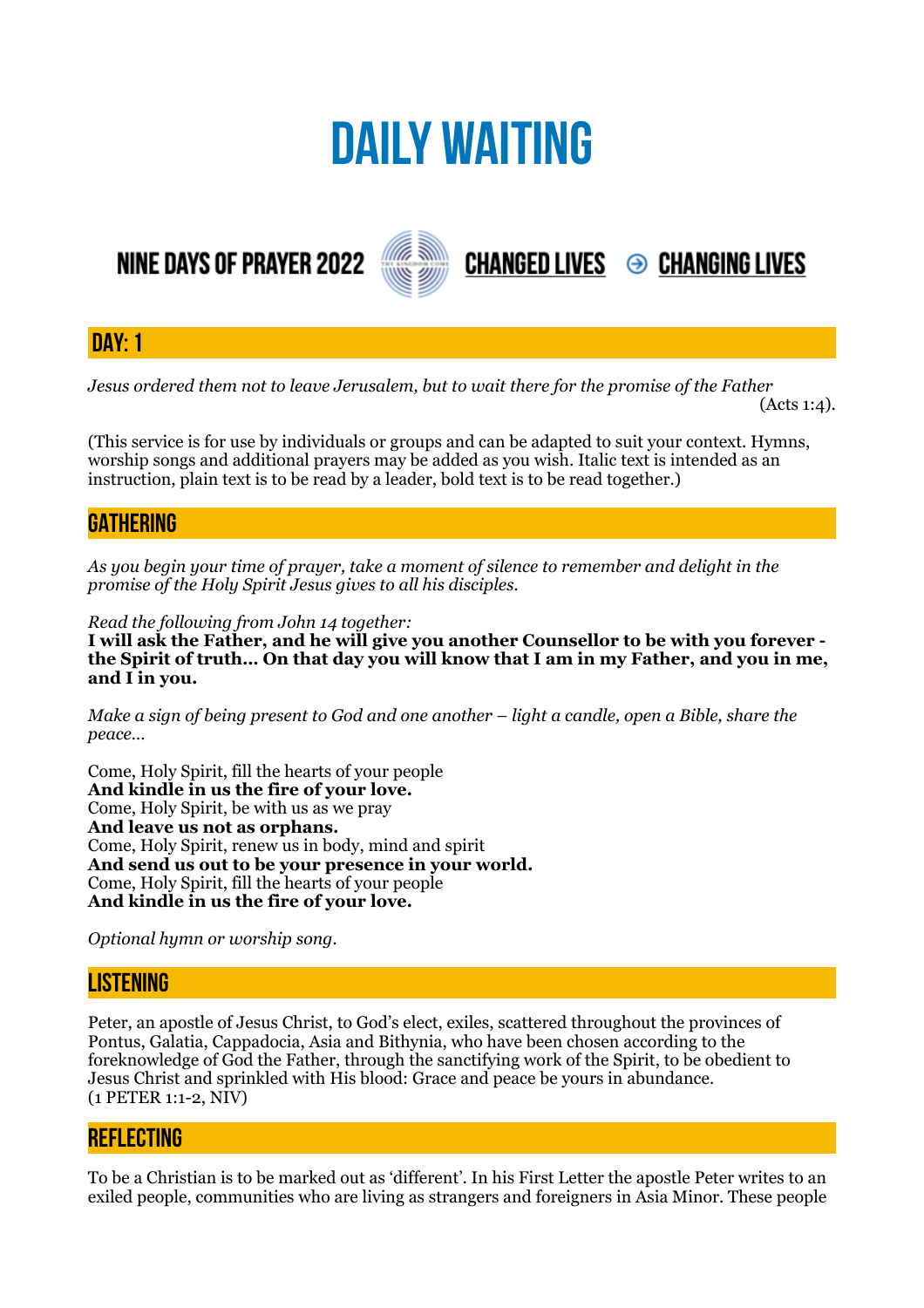knew what it was like to be alien in their society – harassed and rejected. But Peter is also writing to a people who are exiled in a different sense: as Christians, we spend our lives on Earth in exile, separated from our eternal home in Heaven with the Father.

To be a Christian is to have been given a different identity to others: rather than defining ourselves according to our family, our nationality, how much money we have, or any of the other things we sometimes think make us who we are, we, the baptised, are 'in Christ', a deep truth which is both given and yet to be fully realised. We are called to find our identity solely in the person of Jesus Christ.

Peter speaks to those who are exiled but chosen by God. These communities may be reviled on Earth, but they are sanctified – made holy – by the Spirit. Christians are a people who do not consider earthly powers and leaders to be the ultimate source of authority: we are obedient to Jesus.

All this is only made possible by the gift of the Holy Spirit. As we pray fervently for others to turn their hearts and minds for Christ, let us start by asking: how do we live in a way that marks us out as different? Does our witness make people curious about faith, rather than resistant to it? How do I live my life differently because of the Good News of Jesus Christ, and how do others see and hear that?

Peter speaks to real communities facing real problems, but he greets them in the light of God's abundant grace and peace. May you bring that grace and peace to all you meet as you begin this journey today.

#### **Psalm 61** (NRSV)

- 1 Hear my cry, O God; listen to my prayer.
- 2 From the end of the earth I call to you, when my heart is faint. Lead me to the rock that is higher than I;
- 3 for you are my refuge, a strong tower against the enemy.
- 4 Let me abide in your tent forever, find refuge under the shelter of your wings.
- 5 For you, O God, have heard my vows;
- you have given me the heritage of those who fear your name.
- 6 Prolong the life of the king; may his years endure to all generations!
- 7 May he be enthroned forever before God; appoint steadfast love and faithfulness to watch over him!
- 8 So I will always sing praises to your name, as I pay my vows day after day.

#### **Glory to the Father and to the Son, And to the Holy Spirit; As it was in the beginning, is now And shall be for ever. Amen.**

#### **PRAYING**

God, our Tower of Strength, hear my plea, Enrol me in the community of your disciples. Whether I dwell at home or in exile, May I know my true place is with You. When disaster overtakes disaster, and it seems that all is lost, Bring exiles back to their own land and restore their fortunes. May we become heralds of a new covenant of peace, Through Jesus your Son, Who ignored all boundaries and nationalities. **Amen.**